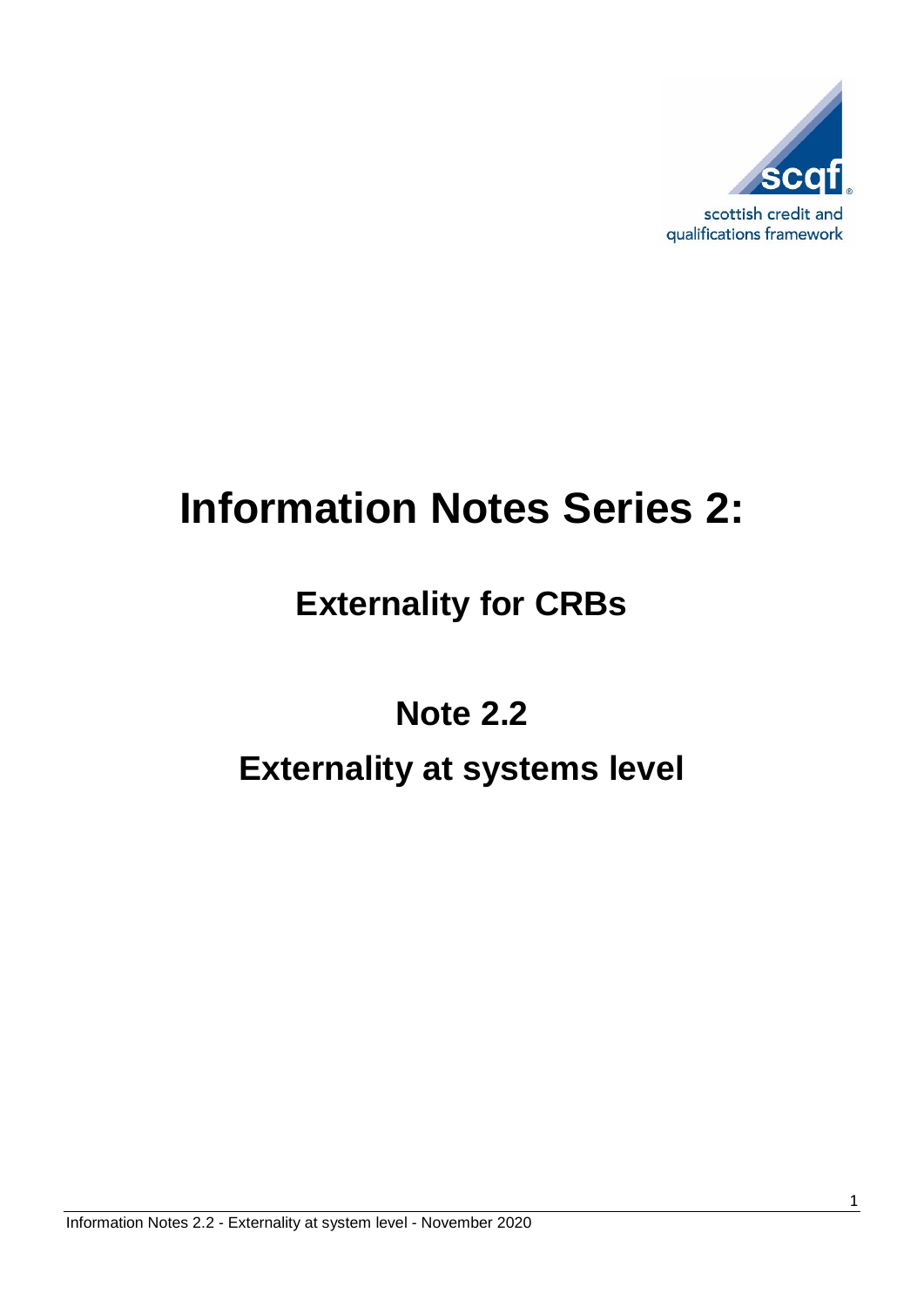## **Information Note 2.2**

### **Externality for CRBs**

### **Externality at systems level**

#### **November 2020**

This information note supplements the principles and guidance within the SCQF Handbook available from [www.scqf.org.uk](http://www.scqf.org.uk/)

SCQFP Approved CRBs should also refer to the SCQF Quality Assurance Model (QAM) available from [www.scqf.org.uk](http://www.scqf.org.uk/)

**This note is the second of two about Externality for CRBs - one discussing externality at programme level and one discussing externality at systems level.**

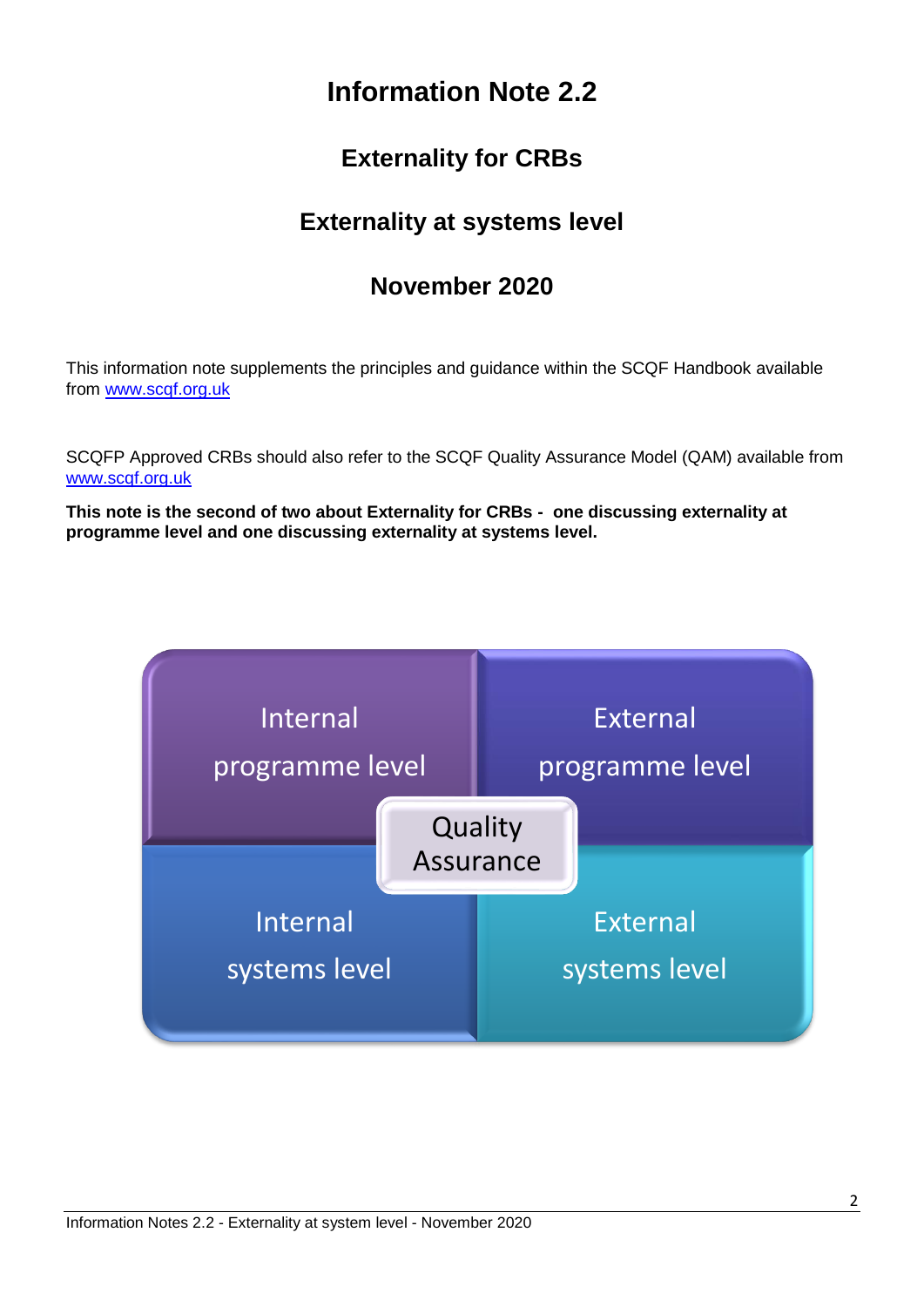There are internal and external aspects to the quality assurance arrangements noted in the SCQF Handbook and in the Quality Assurance Model for SCQFP Approved Credit Rating Bodies. This note attempts to further explain the external aspects of quality assurance (commonly referred to as 'externality') and to provide some guidance around the types of activities that might be put in place by CRBs to meet the principles.

In the SCQF Handbook externality is included in:

#### *Principle 9*

*Credit Rating Bodies must establish rigorous and appropriate systems for credit rating, including systems of internal and external quality assurance and arrangements for retention of evidence confirming decisions on level and credit.*

It is also included at principles 14 and 15 in relation to working with third parties:

#### *Principle 14*

*Credit Rating Bodies must ensure that Third Party organisations submit information, and documented evidence of, their assessment processes, including arrangements relating to the internal and external quality assurance of assessment decisions.*

#### *Principle 15*

*The Credit Rating Body must ensure that the Third Party provides details of auditing/quality assurance of their systems including appropriate externality*

it is important that as a CRB you understand what externality means for you in terms of setting up the quality assurance system around your credit rating activities. In addition, if you offer or are planning to offer a third party credit rating service it is important that you are clear what you will accept from a third party in terms of what they have in place to demonstrate externality.

There is no prescribed model for quality assurance so what externality looks like for a CRB will differ depending on your organisation's existing systems and structures, the sector you may be in, the types of programmes that you might offer, the other awarding bodies and quality assurance bodies that you may work with.

The information below aims to give you some areas to consider when you are setting up or reviewing your quality assurance arrangements and in particular looks at those that provide an external review for your organisation and its systems.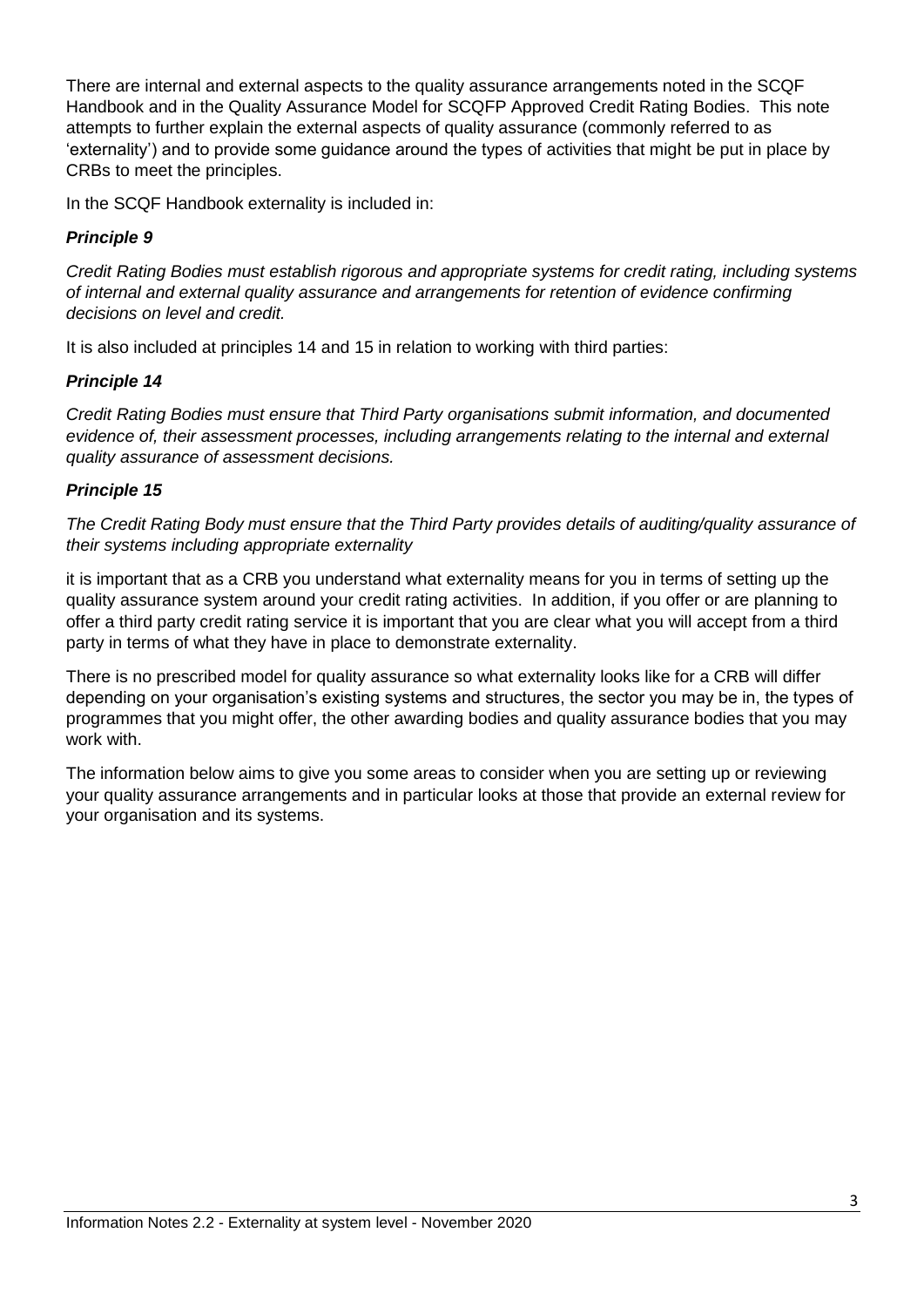

#### Externality at systems level



Most CRBs will be subject to external scrutiny from other bodies and agencies such as awarding bodies, funding bodies, regulatory bodies and QA bodies. These may be able to provide evidence about the quality of your systems, however, it is important to note that when the Handbook talks about externality in relation to your SCQF credit rating activities it is not only about having an external review of how your organisation's overall systems, processes and internal quality assurance are operating but also about having an external view of how the systems for your credit rating activities are also operating.

Some of the bodies mentioned above will only look at their own provision or another subset of your provision which might mean that that scrutiny, and importantly any conclusions and subsequent actions, may not have included a review of any credit rated programmes and/or activities. Some may also provide a review of your overall systems and quality assurance arrangements but may not necessarily review your credit rating activities. So it is important to ensure that whatever system for providing externality you decide to implement that it looks specifically at your credit rating activities as well as your overall quality assurance arrangements. You may be able to do this through one arrangement/review activity that looks at everything or you may provide this evidence through a number of arrangements/ review activities focussing on different aspects.

In addition, you will want to consider how you will deal with the outcomes of these reviews in order to demonstrate what you are doing in response to any recommendations or actions.

Internally you will have checks in place to determine if your systems are working. These checks will normally be designed to answer the following types of questions:

How do we know that we are doing what we say we are doing? Are we following our own systems? How do we review the decisions we make?

You may therefore have internal systems in place which may include activities such as self-evaluation activities and reporting, internal audits, quality reviews, departmental reviews etc.

When it comes to establishing an external review of your systems you might want to ask the following questions:

- What external reviews take place in our organisation?
- Do they provide suitable scrutiny of our general quality assurance arrangements?
- Do any of them look at our credit rated provision in addition to those general quality assurance arrangements?
- Could the scope of any of our existing external review bodies be extended to include credit rating activities?
- Do we have a partner organisation that could provide this scrutiny for us?
- Is there a part of our organisation that could provide an independent external scrutiny? (note this could be a committee especially set up to do this with external members or a completely separate auditing arm - however independence would need to be established)
- Do we have a system in place to follow up on the outcomes of this external scrutiny and which provides evidence of responding to recommendations?